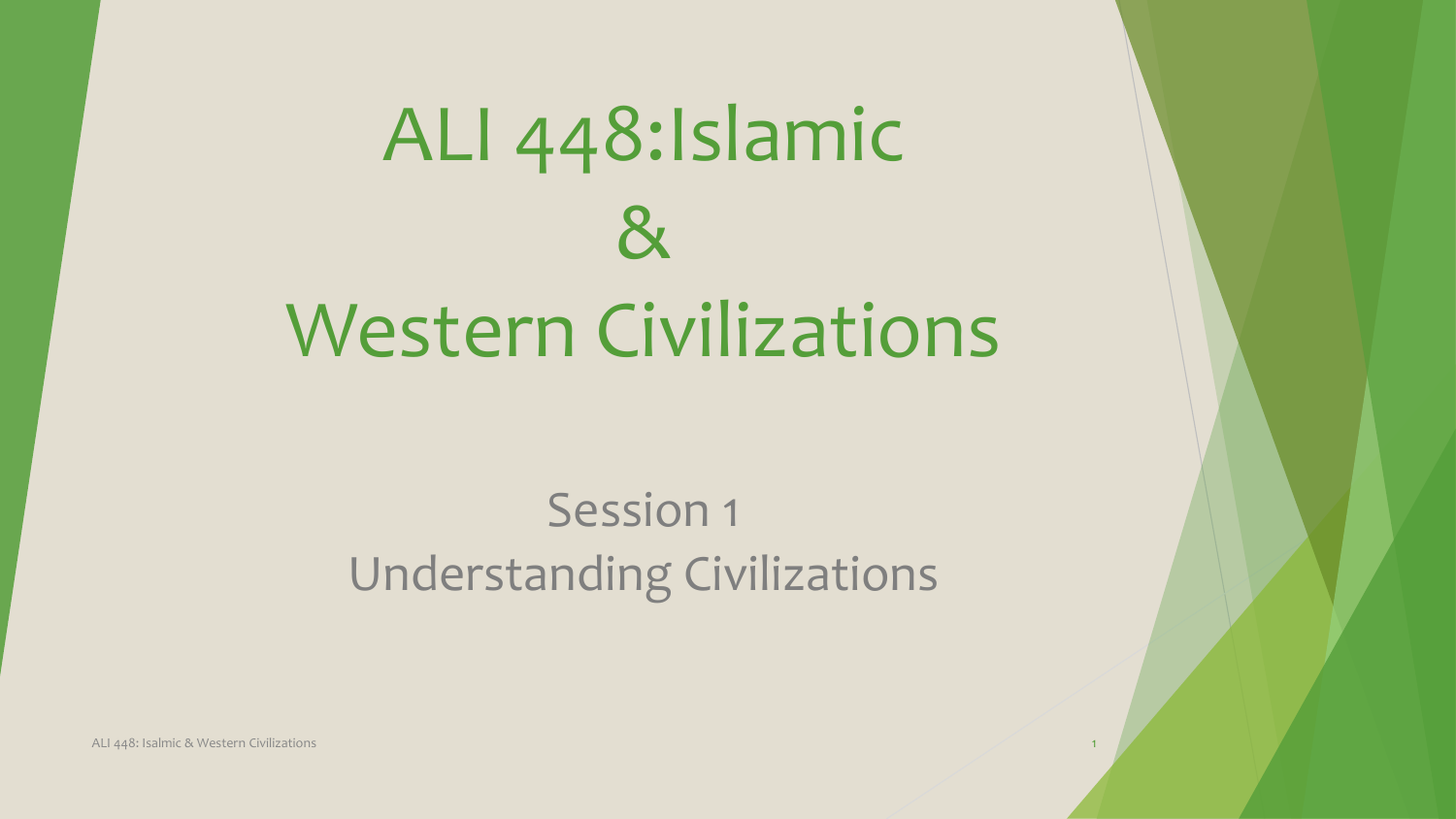## What is a Civilization?

ALI 448: Isalmic & Western Civilizations 2018 2019 12: 2019 12: 2019 12: 2019 12: 2019 12: 2019 12: 2019 12: 2019 12: 2019 12: 2019 12: 2019 12: 2019 12: 2019 12: 2019 12: 2019 12: 2019 12: 2019 12: 2019 12: 2019 12: 2019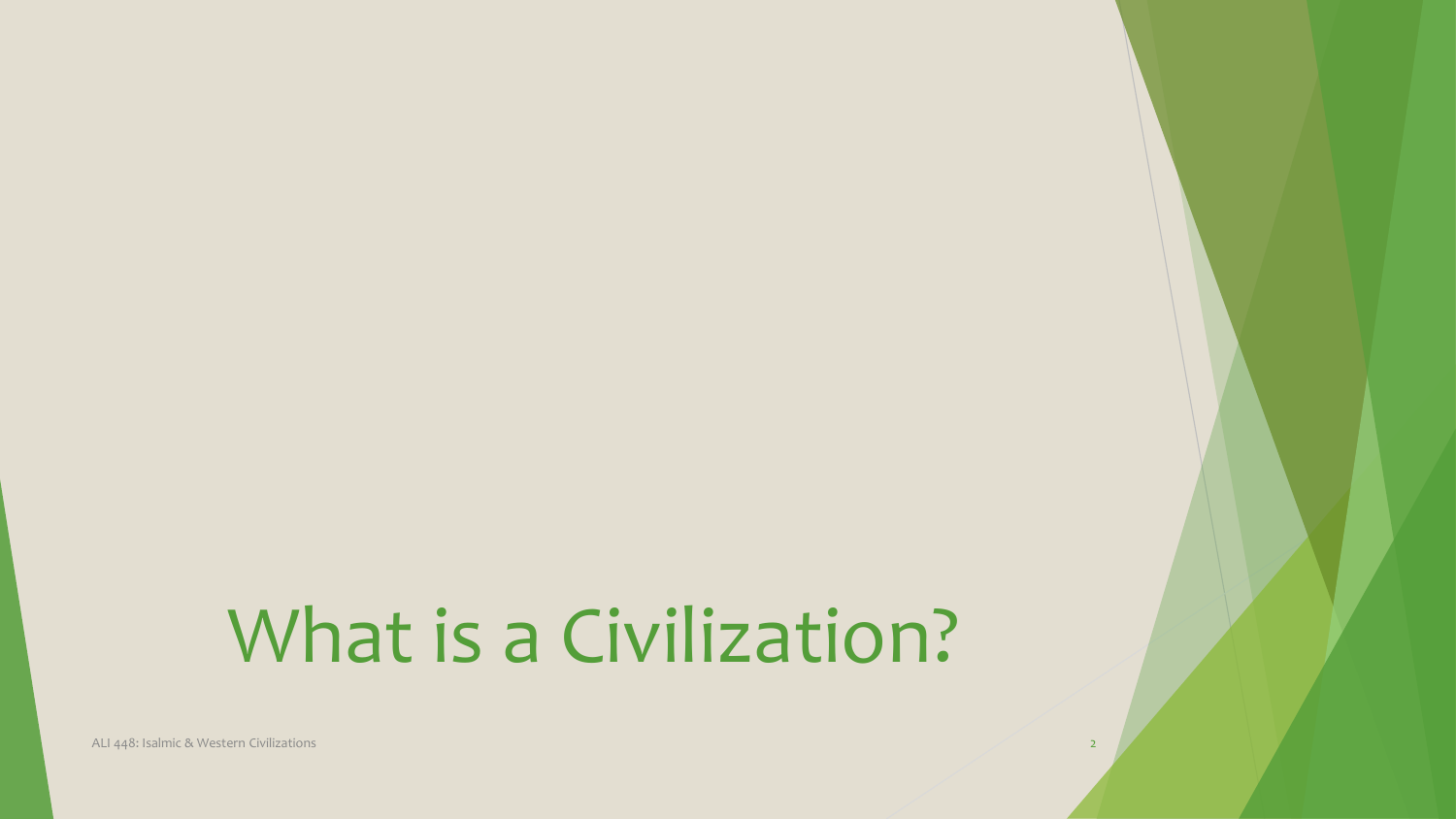### What is Civilization?



### A Complete System of Life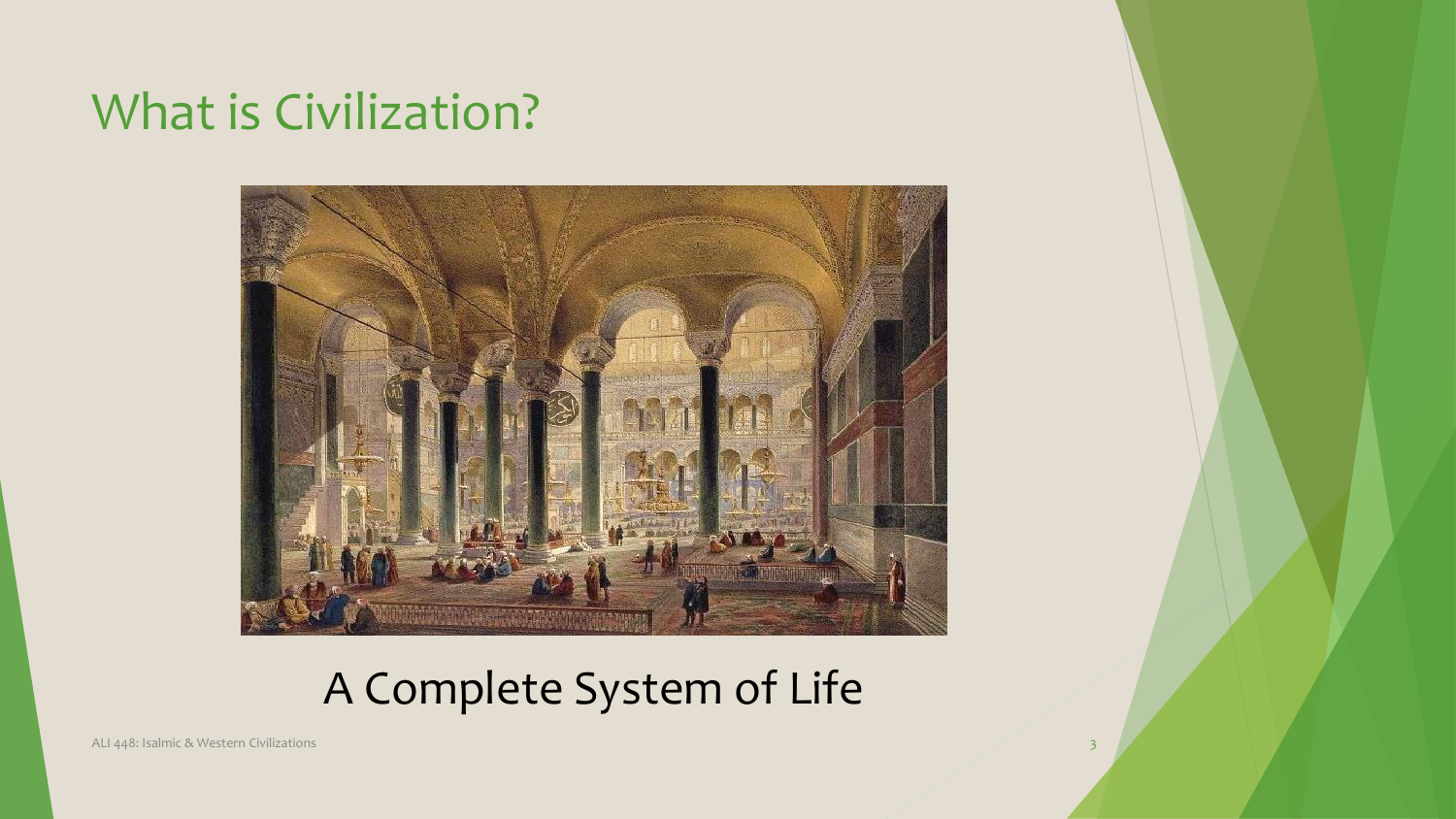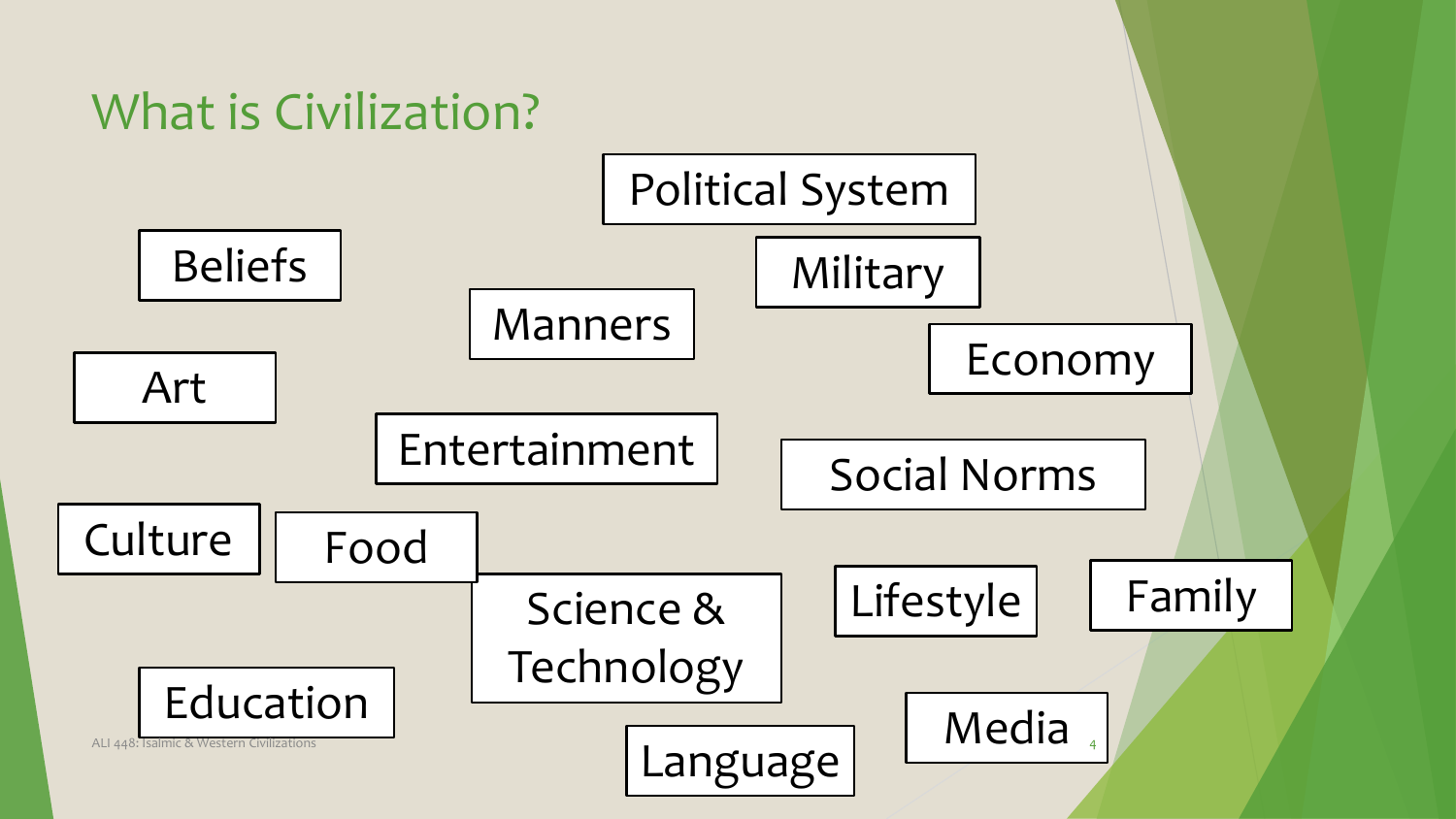### Effect of Civilization



It is the very air that we breathe …

It is there everywhere but can hardly be seen …

5

Both Individual And Society are Ruled by the Civilization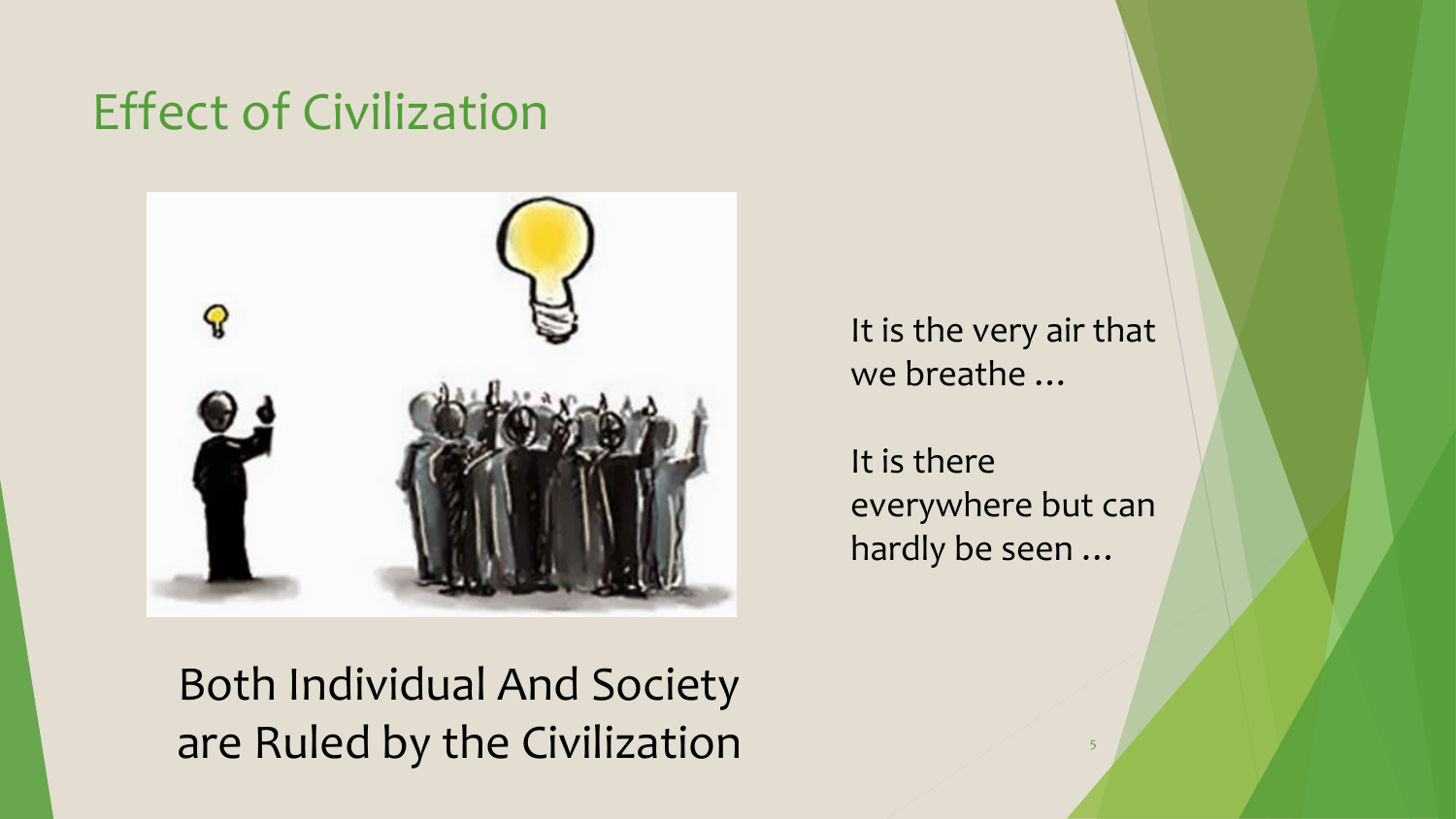# Understanding Civilizations

ALI 448: Isalmic & Western Civilizations **A Deeper Look** 6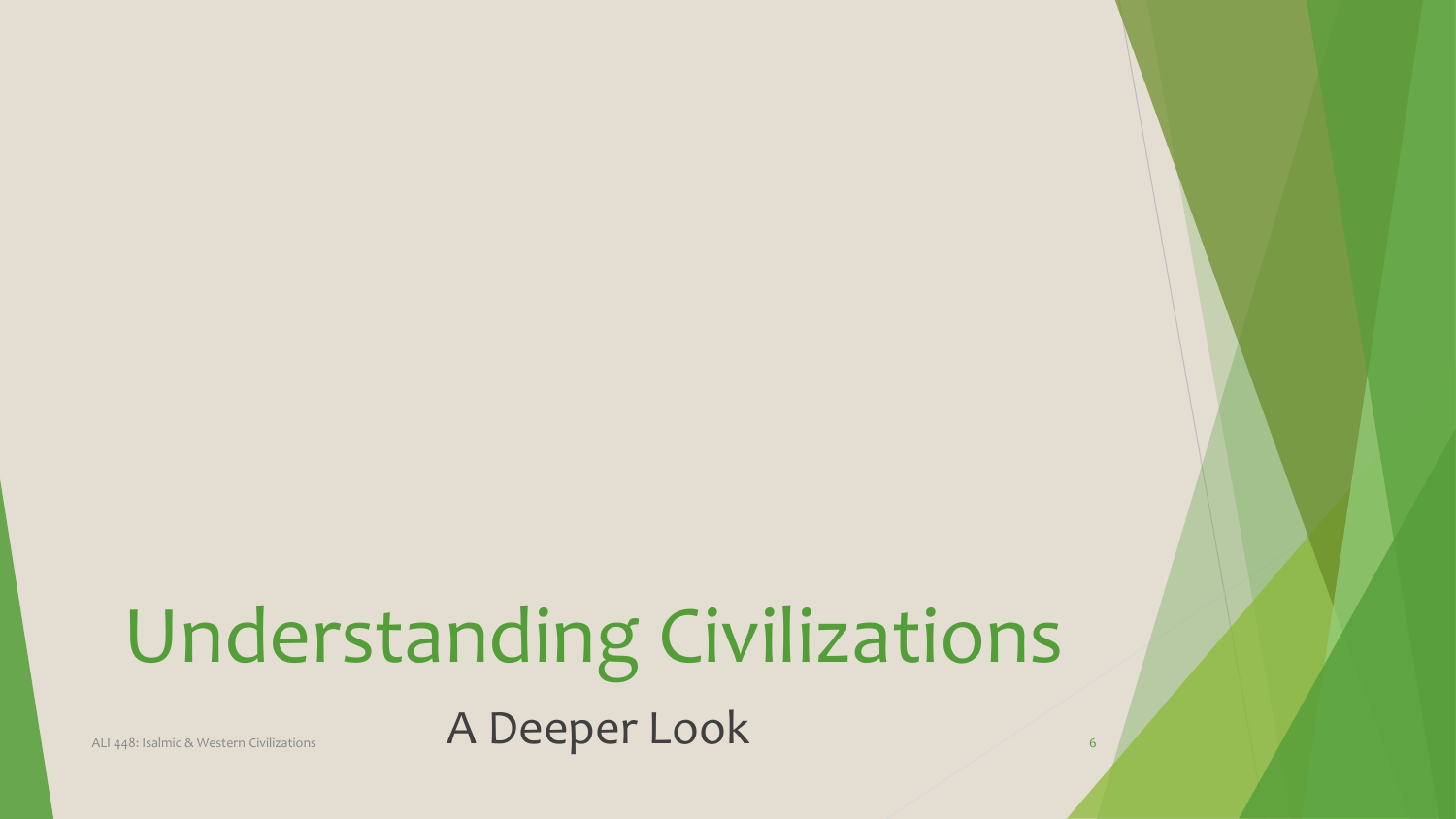### Components of a Civilization



Values / Manners

Individual Actions / Social Systems

Attractions / Symbols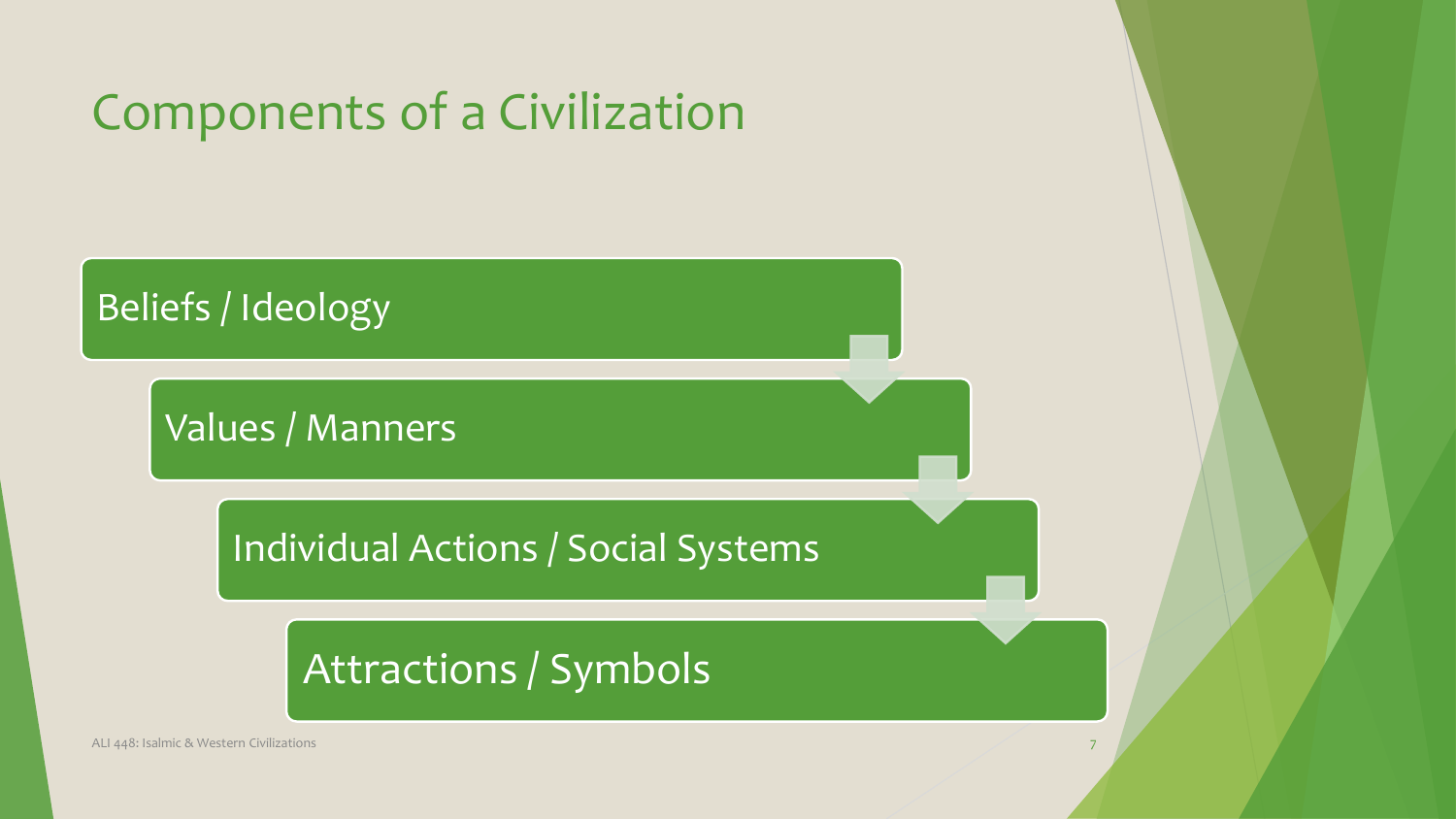### 1. Civilization is Like a Tree & Beliefs are its roots



Roots are hidden but Fruits are Apparent ALI 448: Isalmic & Western Civilizations 8 **ALI ( + 1 ) (** + 1 ) ( + 1 ) ( + 1 ) ( + 1 ) ( + 1 ) ( + 1 ) ( + 1 ) ( + 1 ( + 1 ) ( + 1 ) ( + 1 ) ( + 1 ) ( + 1 ) ( + 1 ) ( + 1 ) ( + 1 ) ( + 1 ) ( + 1 ) ( + 1 ) ( + 1 ) ( + 1 )

أ لاً تَرَ كَيْفَ ضَرَبَ<br>مَد حَمَدَ مَسَدَ م ر<br>په ن<br>ر  $\rightarrow$  $\overline{\phantom{a}}$ ه اللَّهُ مَثَلاً<br>م  $\blacktriangle$  $\tilde{\mathbf{r}}$ ان<br>ا كَلِمَةً طَيِّبَةً  $\boldsymbol{\lambda}$ ِ<br>ِل  $\ddot{\cdot}$ بد س<br>پر  $\frac{1}{2}$ طَيّبَةً كَشَجَرَة  $\ddot{o}$ يا<br>ج ر'<br>.  $\boldsymbol{\mathcal{S}}$ نہ<br>نہ بر س<br>پر  $\frac{1}{2}$ يا<br>ج طَيِّبَةٍ أَصْلُهَا **21** م ت  $\ddot{\phantom{0}}$ ِ<br>ب ثابِتٌ وَ فَرْعُها 9<br>J ه فَرْغُها فِي السَّماء ر<br>ر <u>ف</u>

Have you not regarded how Allah has drawn a parable? A good word is like a good tree: its roots are steady and its branches are in the sky. (Ibrahim:24)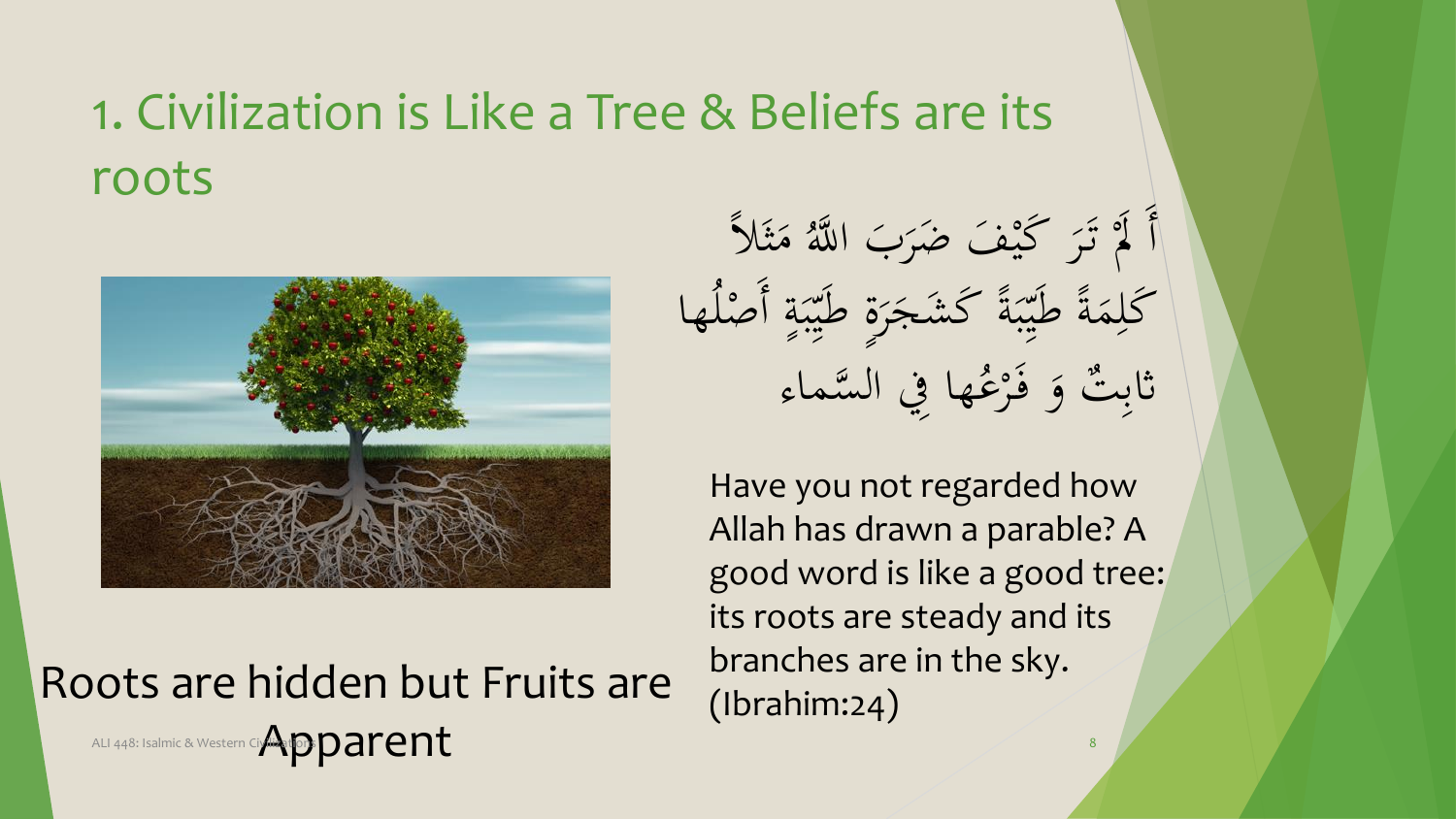## 2. Values

- **❖ Things that are important or** unimportant for people or
- \* Things that people consider good or bad
- Love & Hatred
- Values play a great role in actions

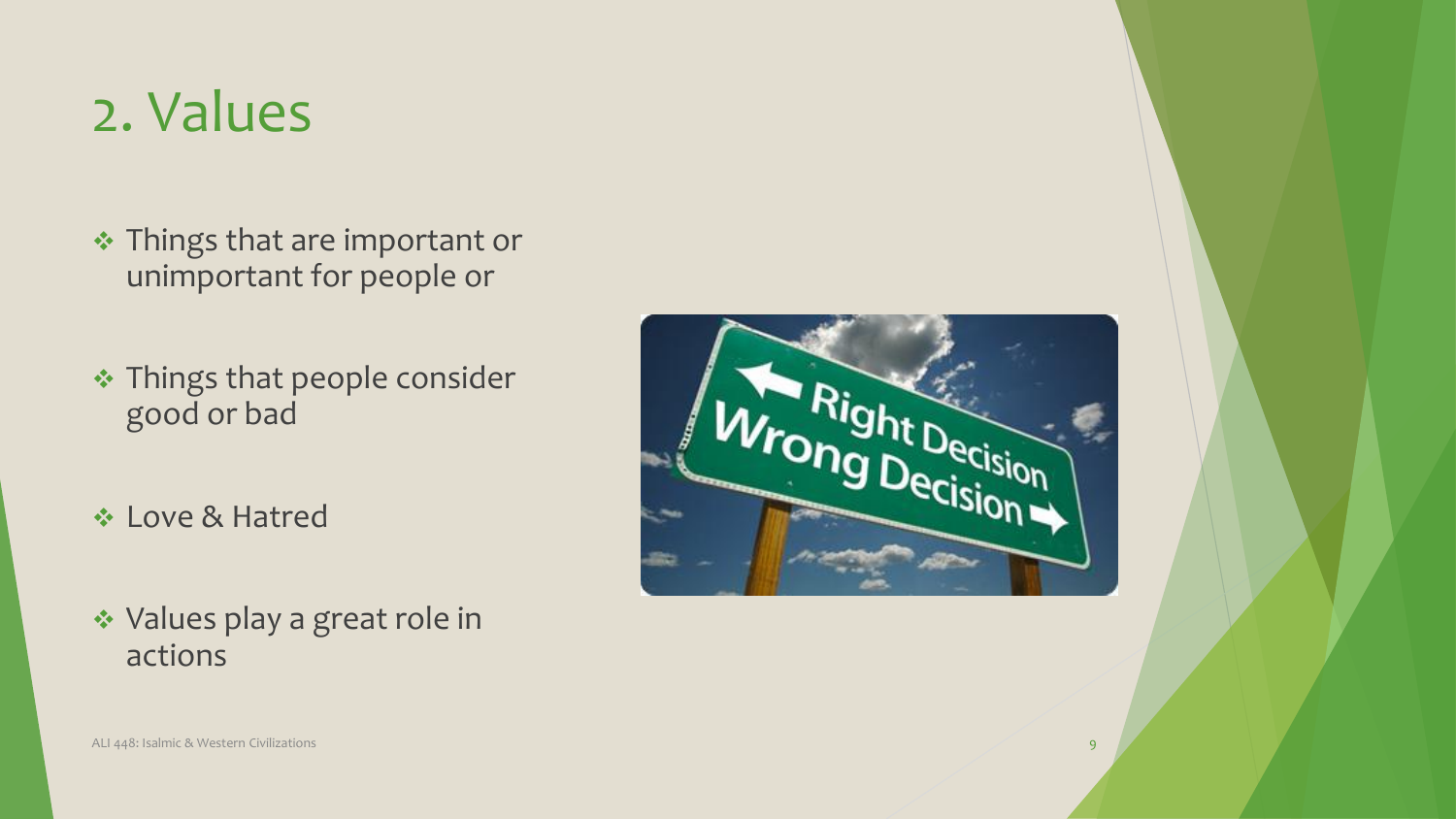### 3. Actions

Values determine Actions & Social Systems



عَلَىٰ شَاكِلَتِهِ فَرَبٌّ بر<br>باند )<br>.  $\frac{1}{2}$ ِ  $\ddot{\ddot{\cdot}}$ **: ; ;**  $\frac{1}{2}$ ا<br>ا  $\frac{1}{\sqrt{2}}$ <mark>ک</mark> )<br>.<br>. قُلْ ݣَالٌ يَعْمَلُ عَلَىٰ شَاكِلَتِهِ فَرَبُّكُمْ أَعْلَمُ بِمَنْ هُوَ أَهْدَىٰ  $\blacklozenge$ م يا<br>. م م و<br>ر ه ېمَنْ هُ م  $\mathbf{r}$  $\ddot{\phantom{0}}$ ه ْكُمْ أَعْلَمُ بِمَنْ هُوَ أَهْدَىٰ سَبِيلًا  $\frac{1}{\sqrt{2}}$ م م  $\ddot{\cdot}$ بد  $\overline{ }$ 

ALI 448: Isalmic & Western Civilizations **Cording to his character. Your Lord** knows best who is better guided with regard to the way.'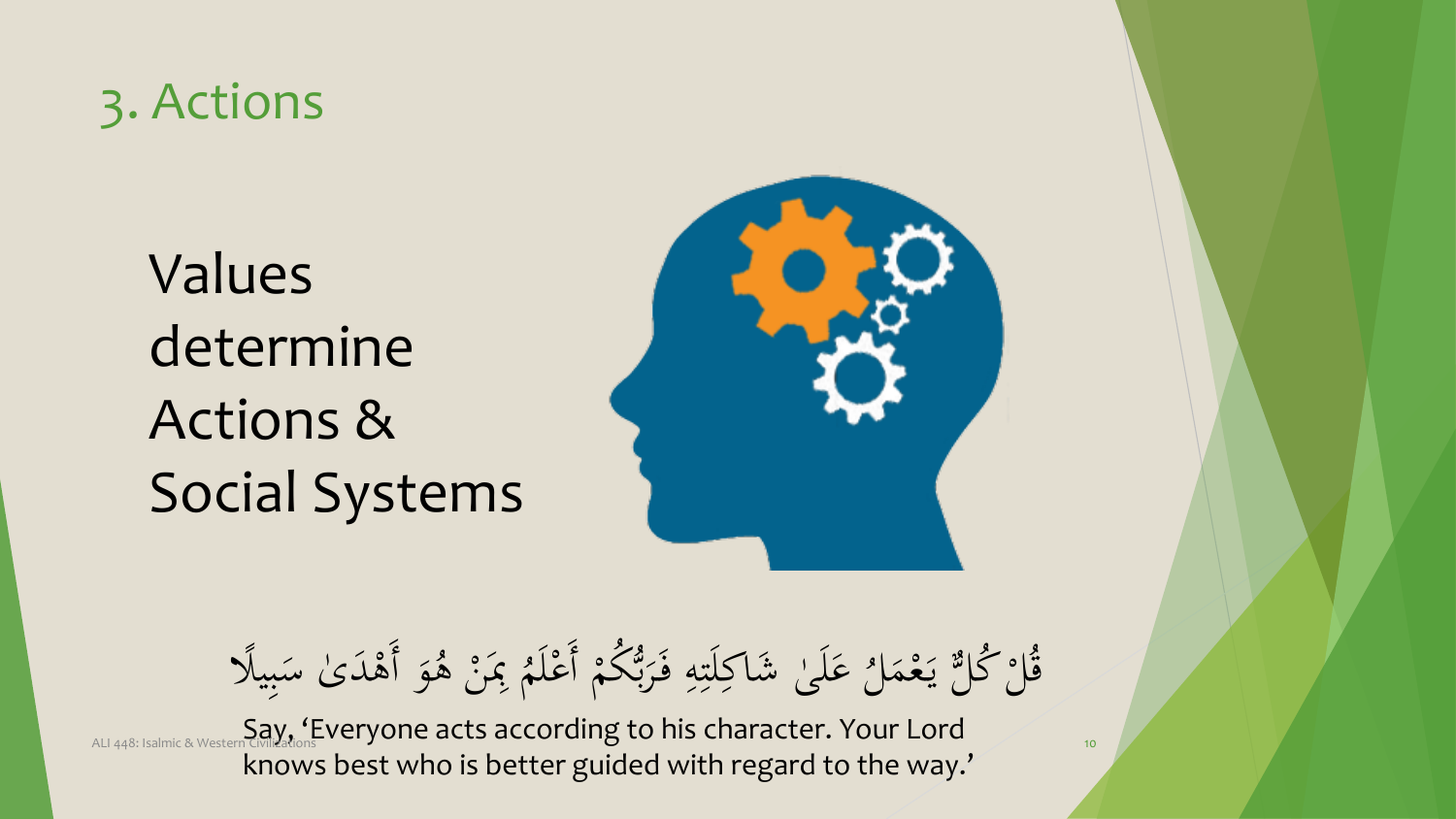### 3. Social Systems



#### Different Systems Required to Run a Society

ALI 448: Isalmic & Western Civilizations 11 and 2008 to the Company of the Company of the Company of the Company of the Company of the Company of the Company of the Company of the Company of the Company of the Company of t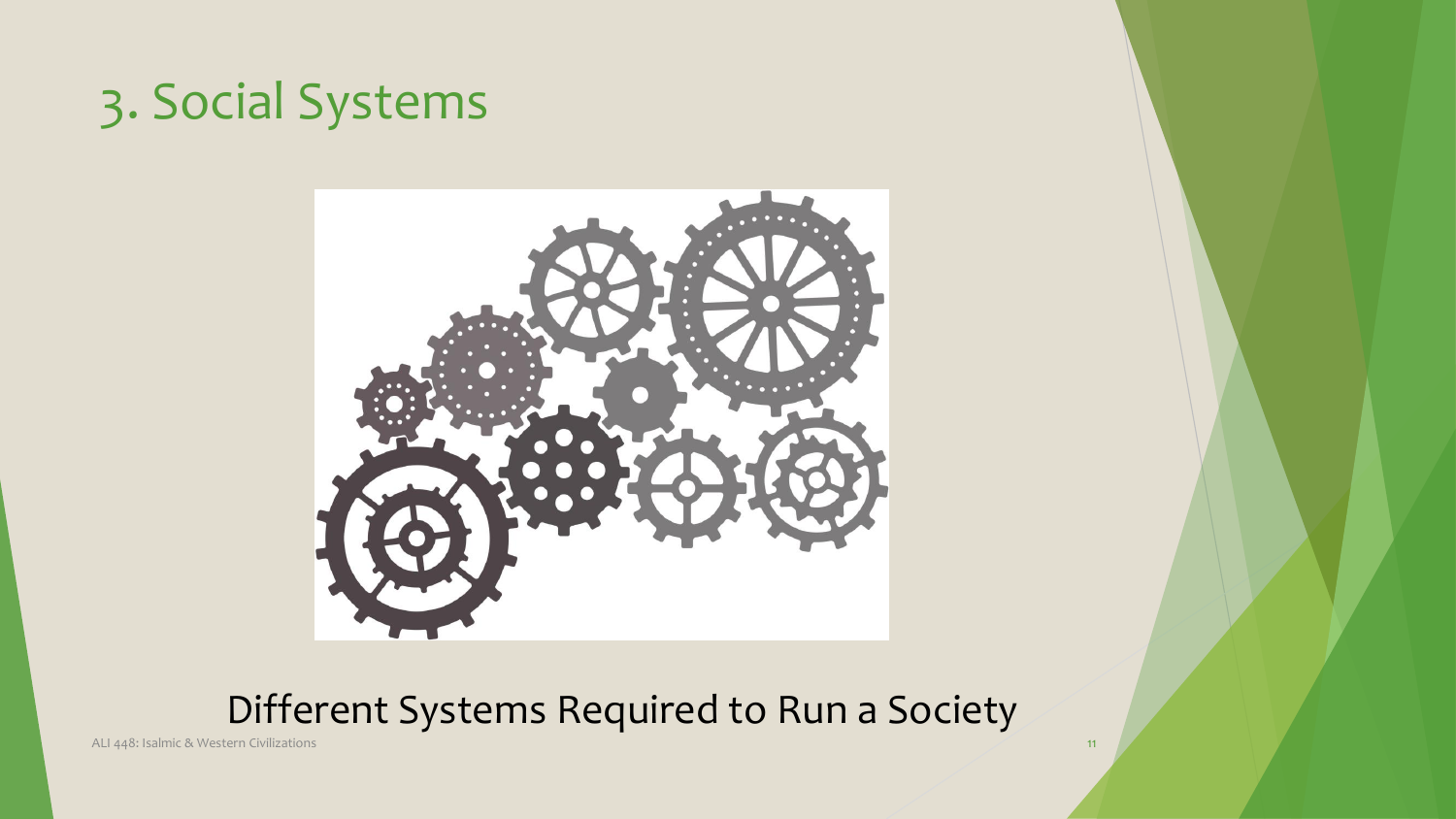

System of Education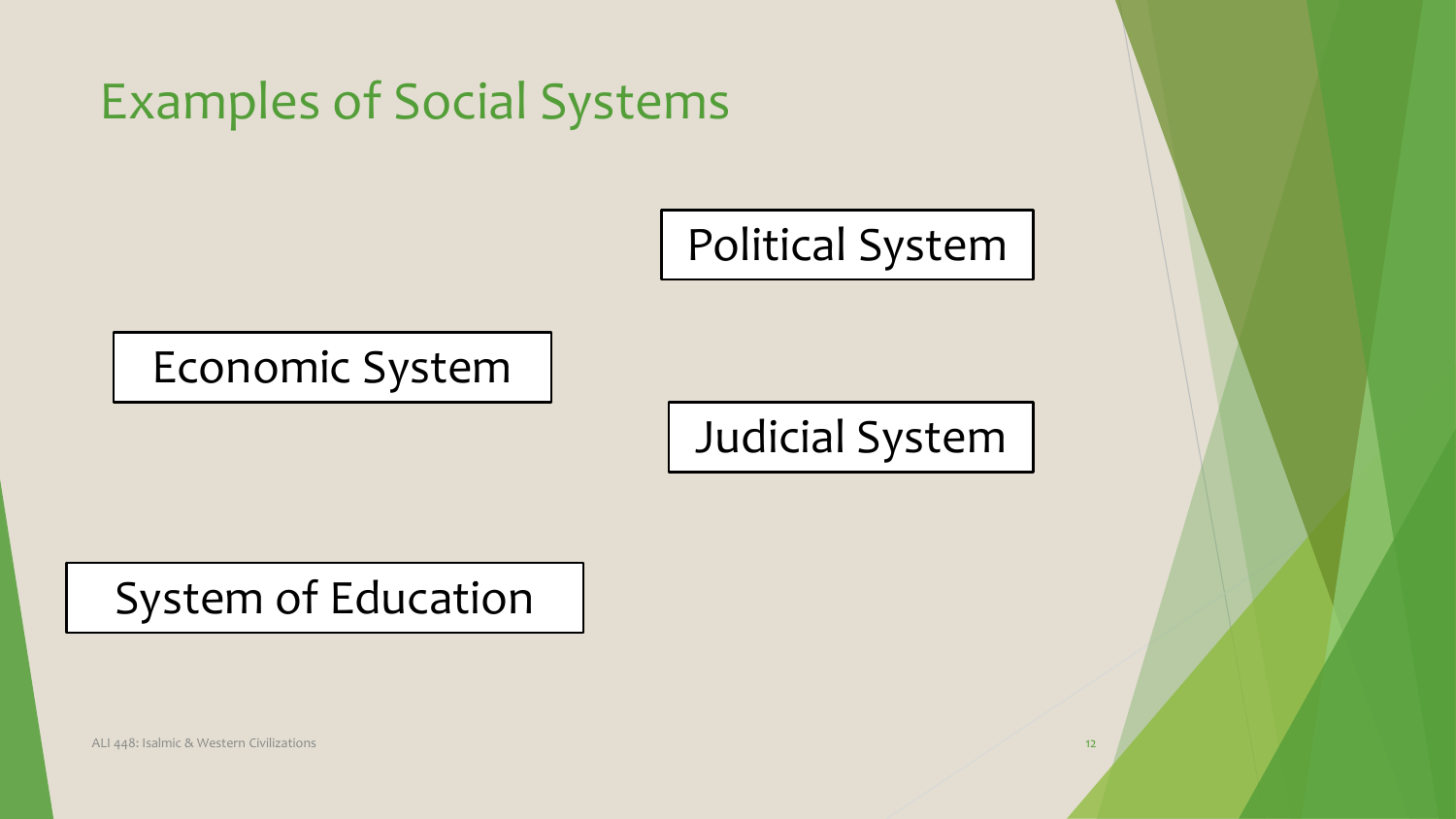### 4. Attractions / Symbols



#### Every civilization wants to attract others to itself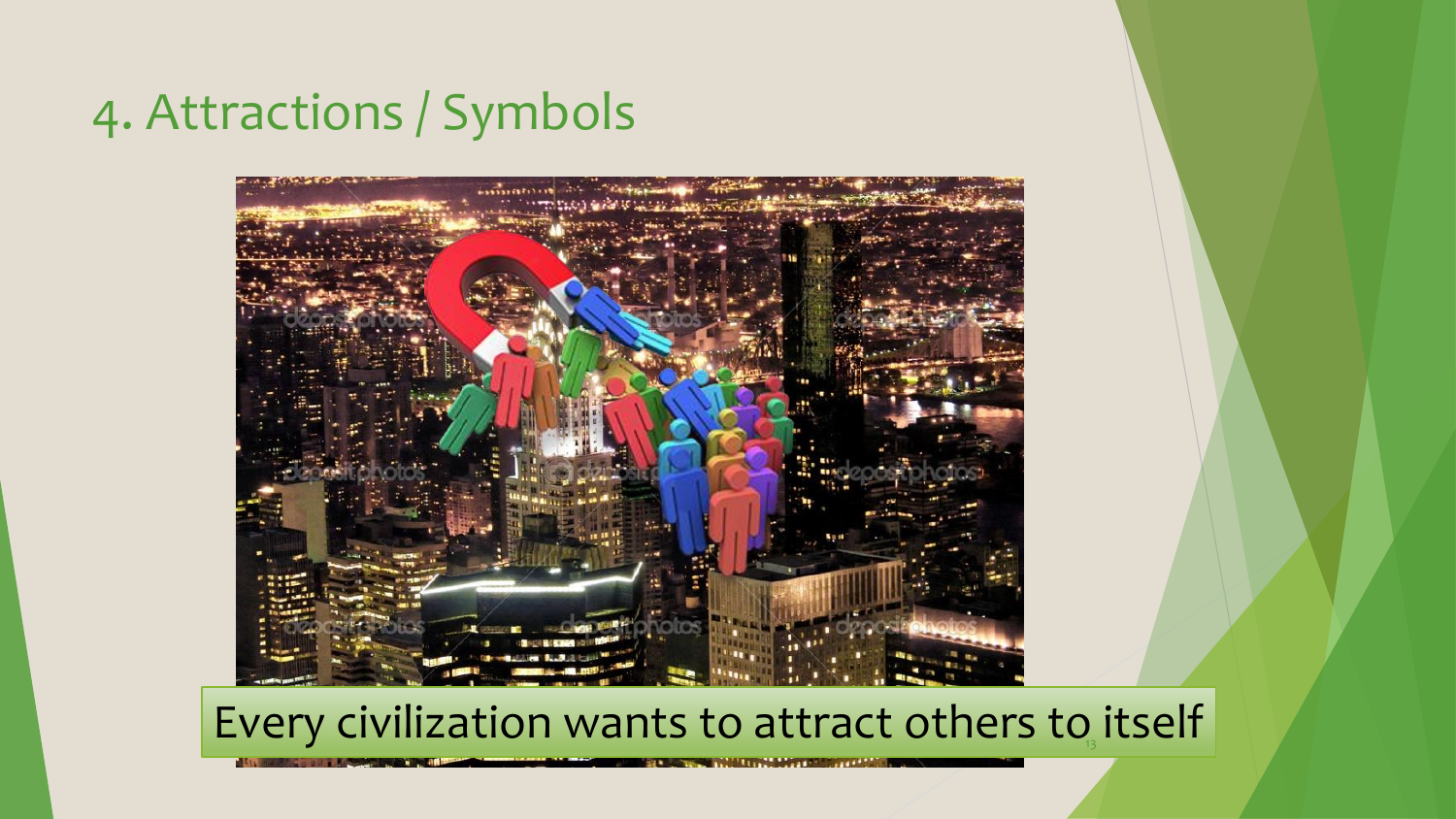# Today's World

## Which Civilization is Dominant Today?



### Western Civilization Dominated by ALI 448: Isalmic & Western Civilizations 14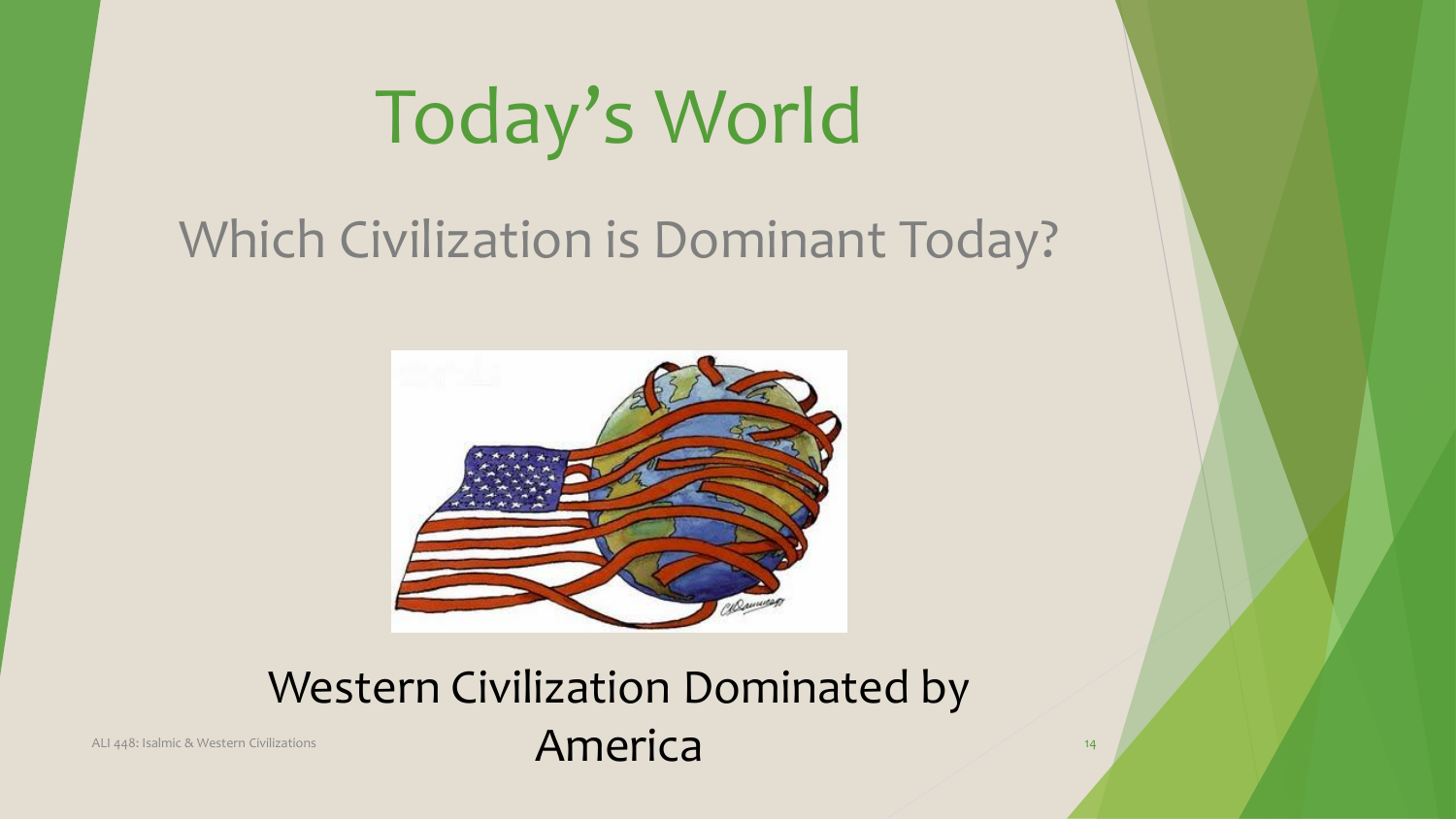### Examples of Attractions

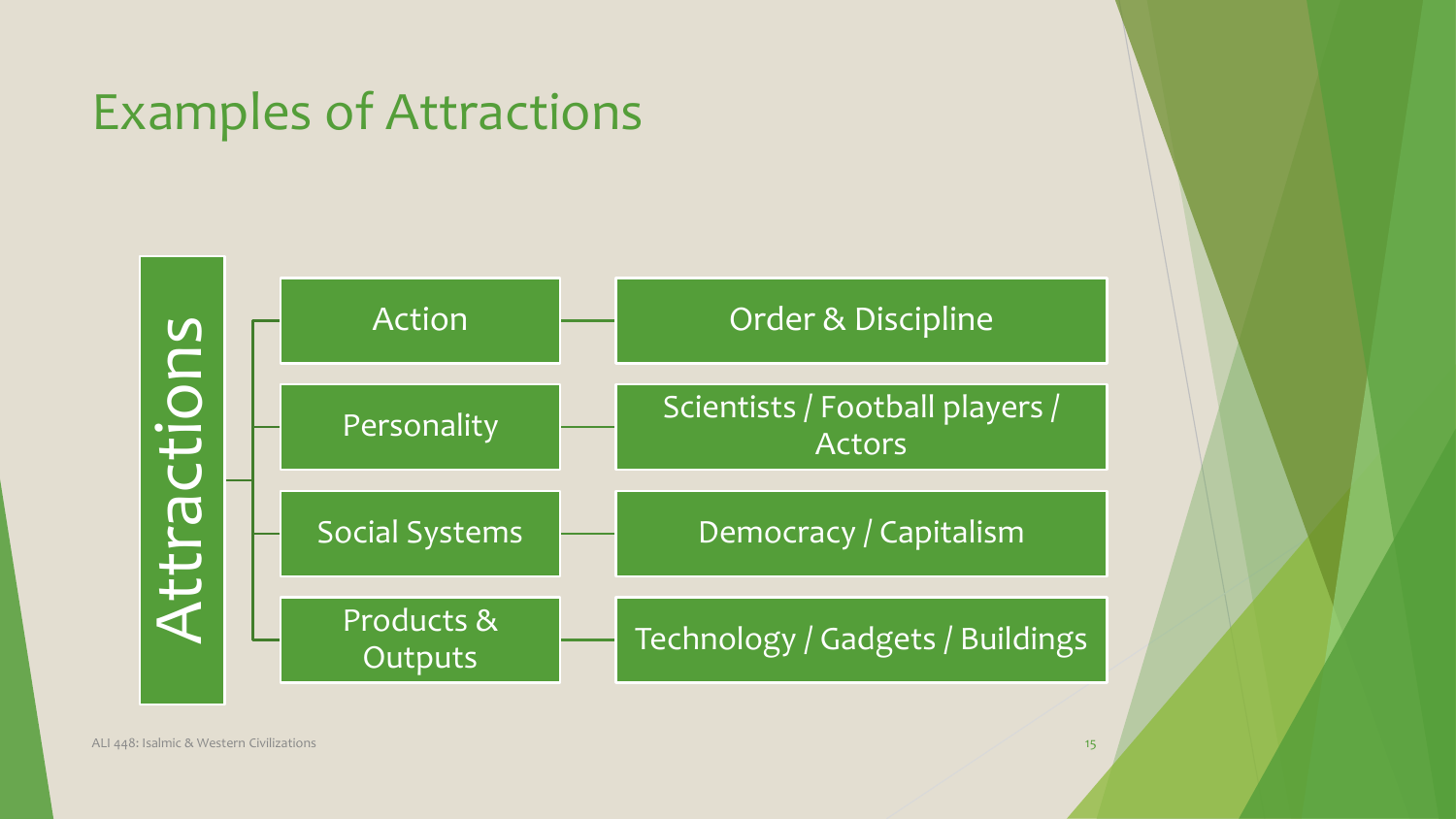#### Effect of Attractions – Woman's clothing (In Western Civilization)

We are here in this World to enjoy our Lives. Why should the women then restrict themselves?!

> Women Dressed in Exposing Clothes are Cool, Free and Respectable (Women in Hijab are backward)

> > Women Showing Off Their Beauty Through Clothing, Makeup, Etc.

> > > Women's Clothing, Women in Movies, etc.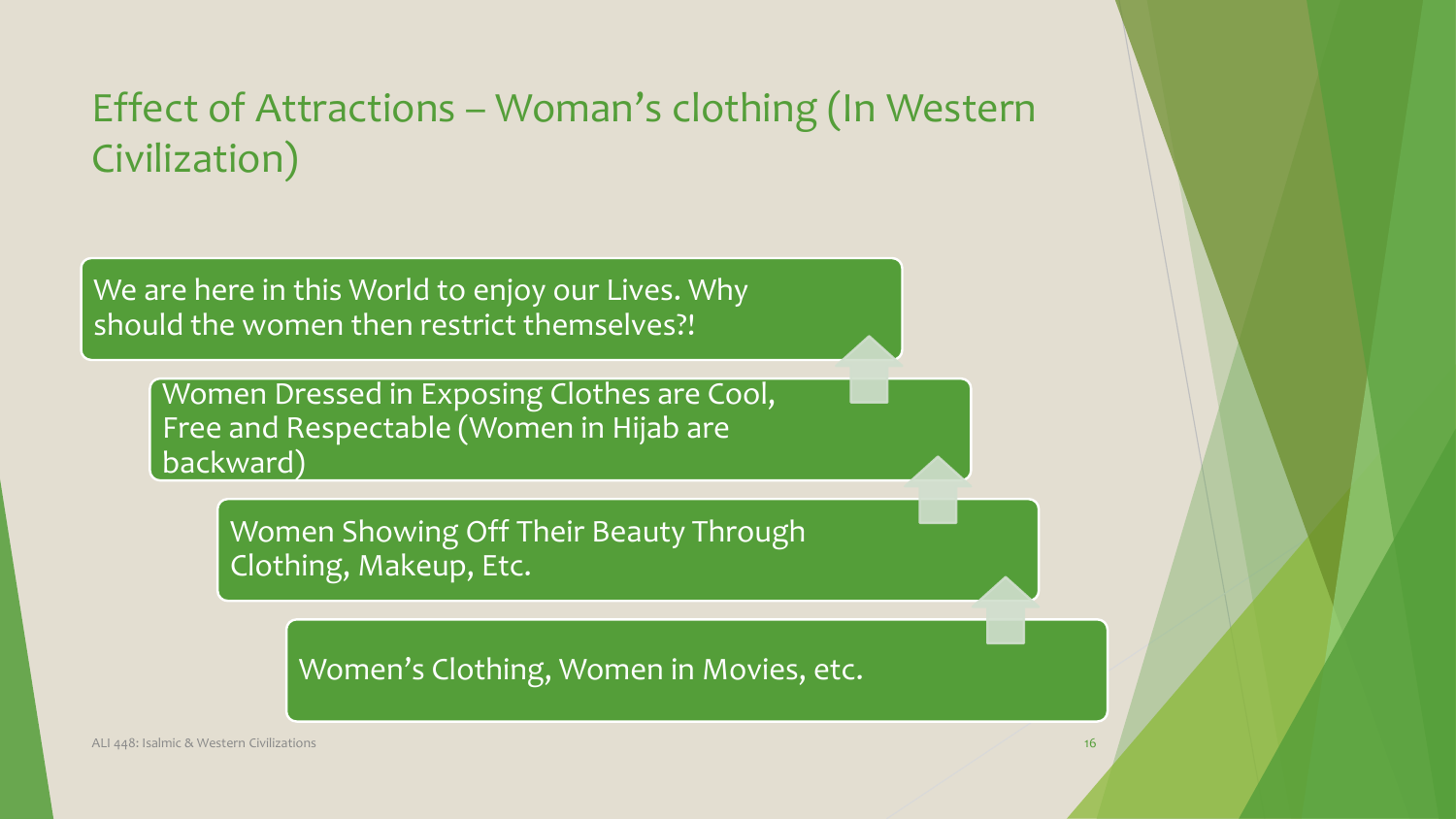## Growth & Downfall of Civilizations ALI 448: Isalmic & Western Civilizations **17 What really happens?** 17 17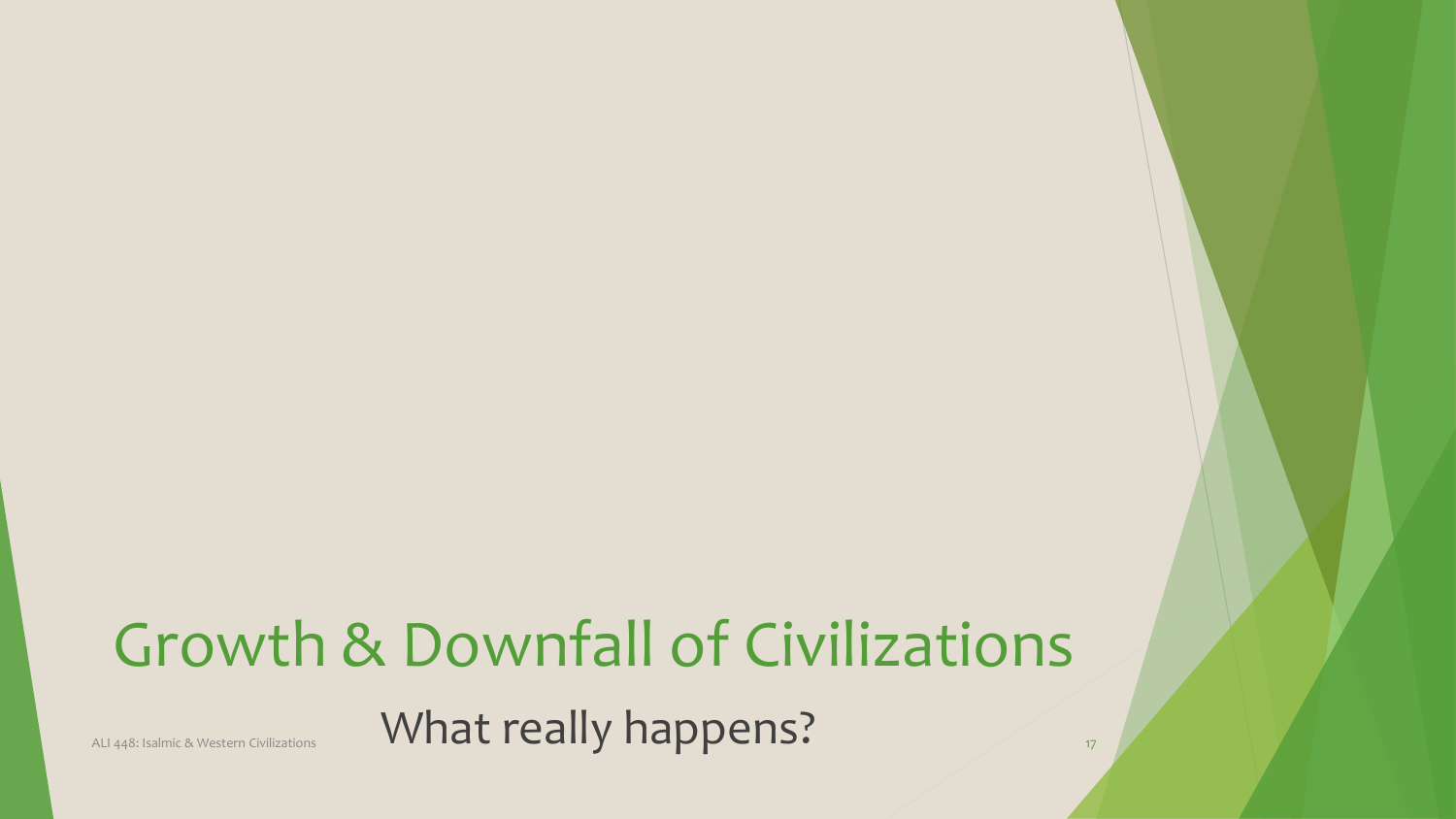### How Civilizations Expand and Collapse?





ALI 448: Isalmic & Western Civilizations 18 and 2008 to the Communications in the Communication of the Communications of the Communications of the Communications of the Communications of the Communications of the Communica



It is difficult to change beliefs, values and actions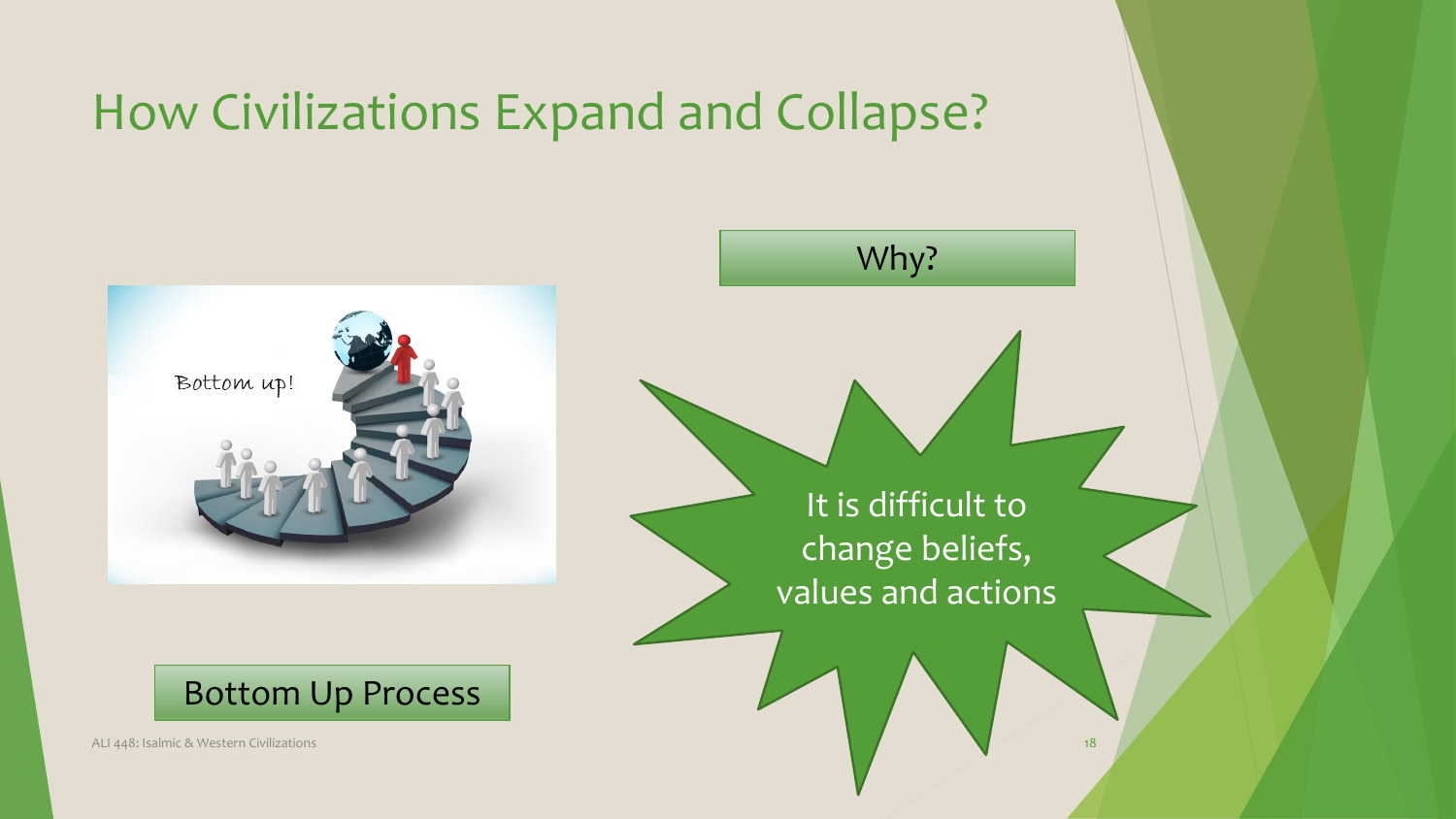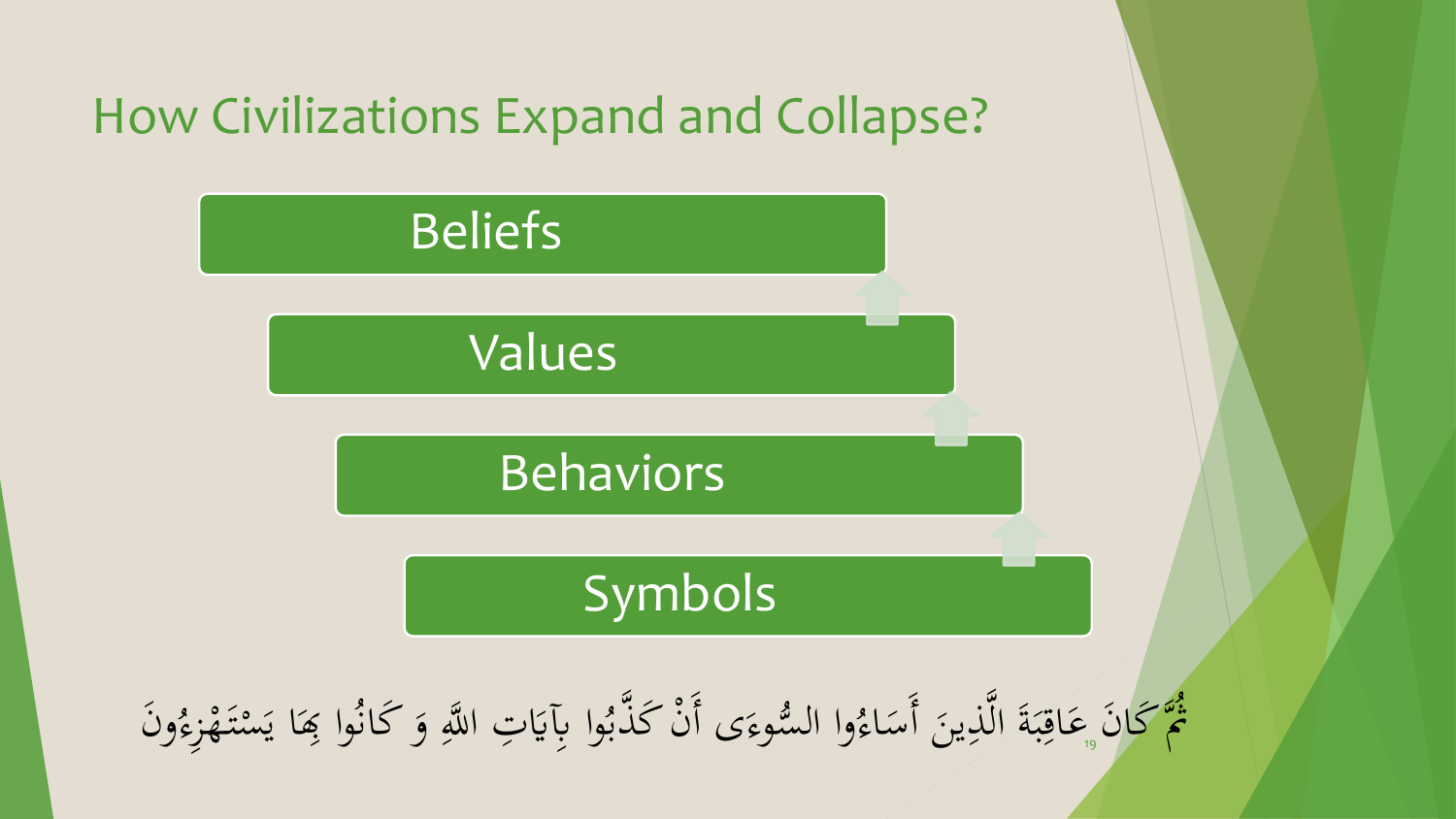### Example 1 – Money

Money can buy power and pleasure two main aims of human existence

> Money decides value and status of a person in society

People behave differently with the rich and the poor people

Capitalist System, Media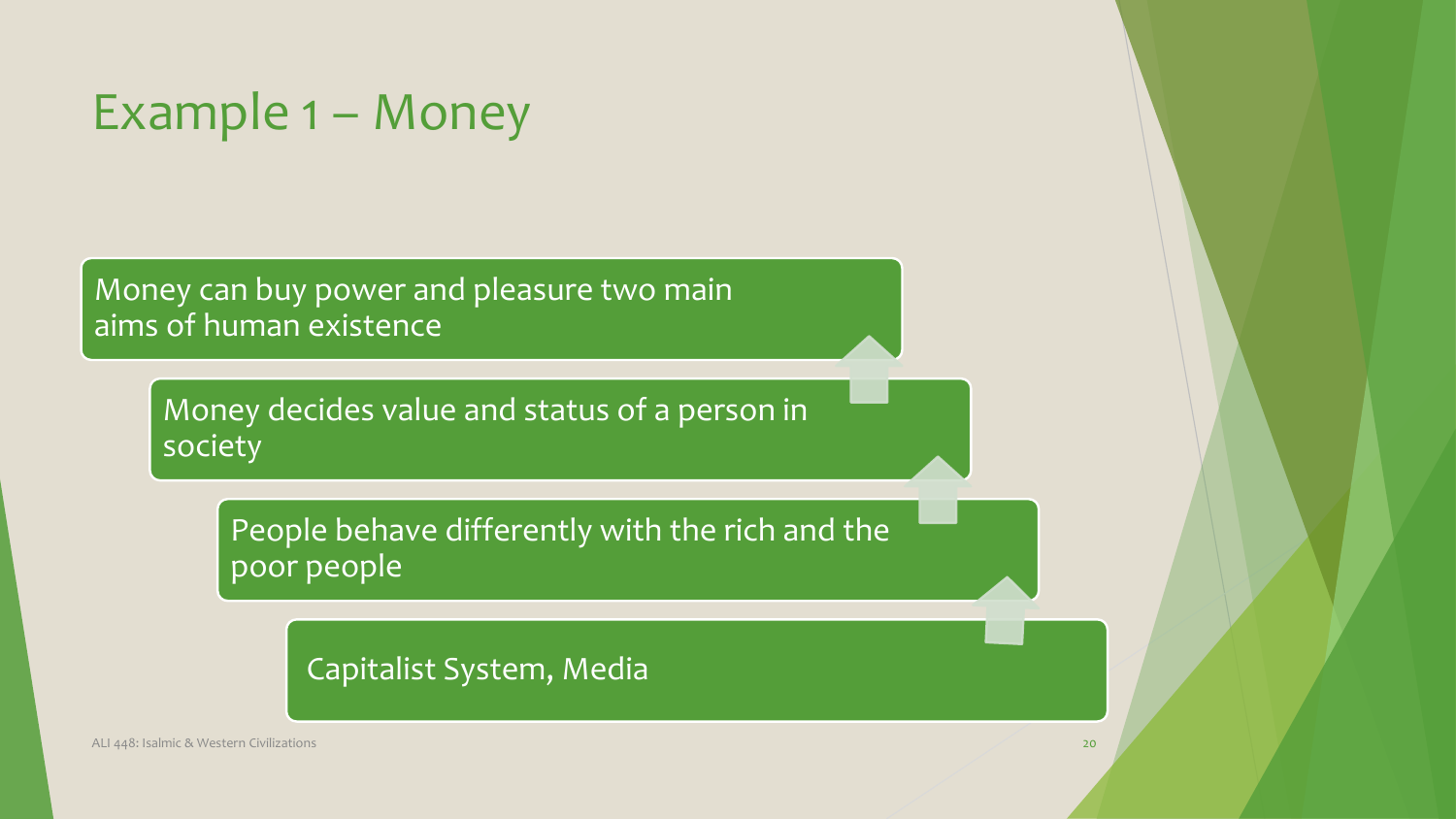### Example 2 – Language

Drop in the quality of Azadari – Do we really need to cry for Imam Husayn (a)?

> Being Emotional or Crying is a Sign of Weakness and Cowardice

> > The way people talk and communicate – Drop in Emotions

> > > Language – From Native Language (Urdu/Gujrati) to English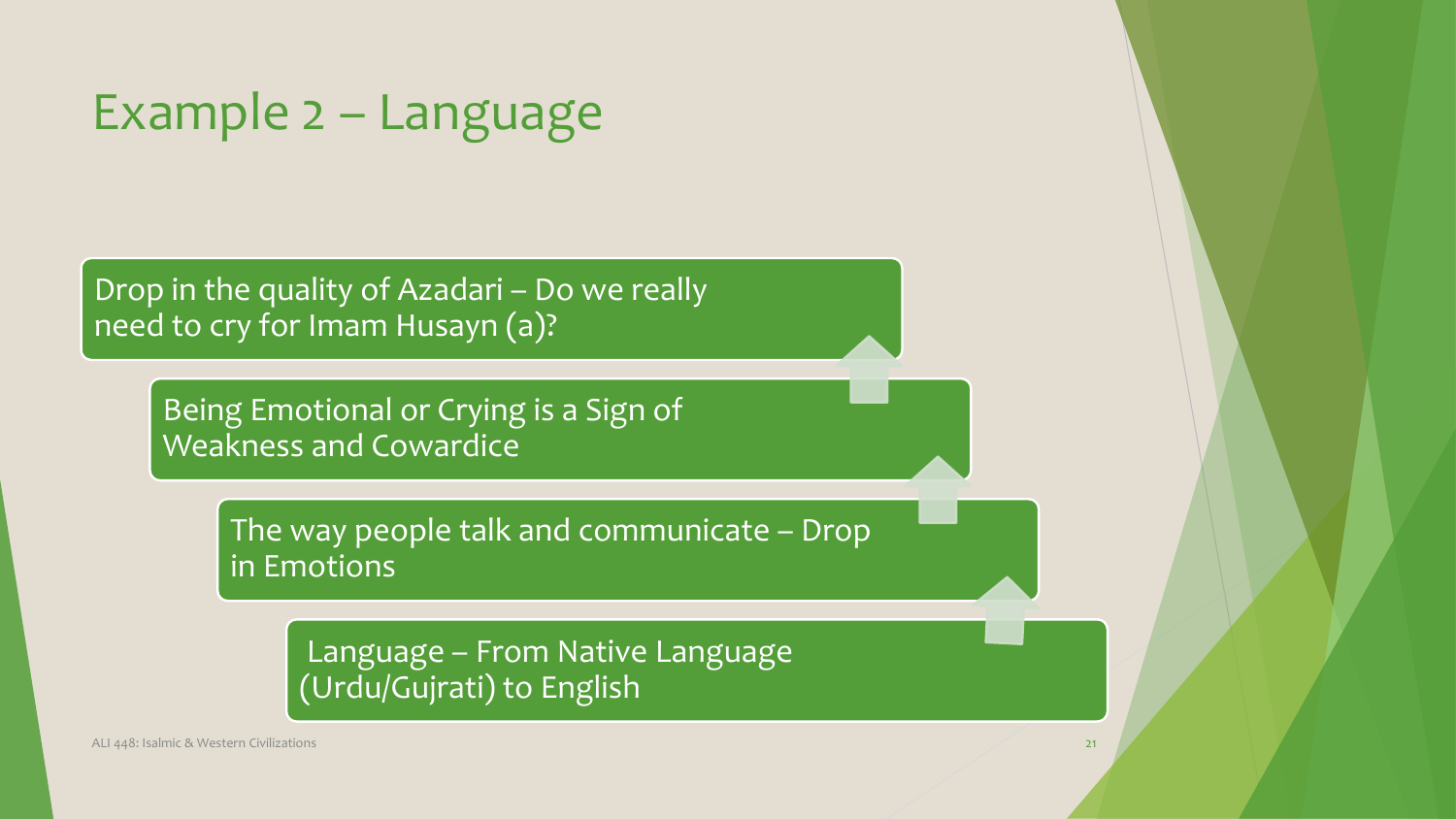## Concluding Remarks ALI 448: Isalmic & Western Cooking at things from this perspective!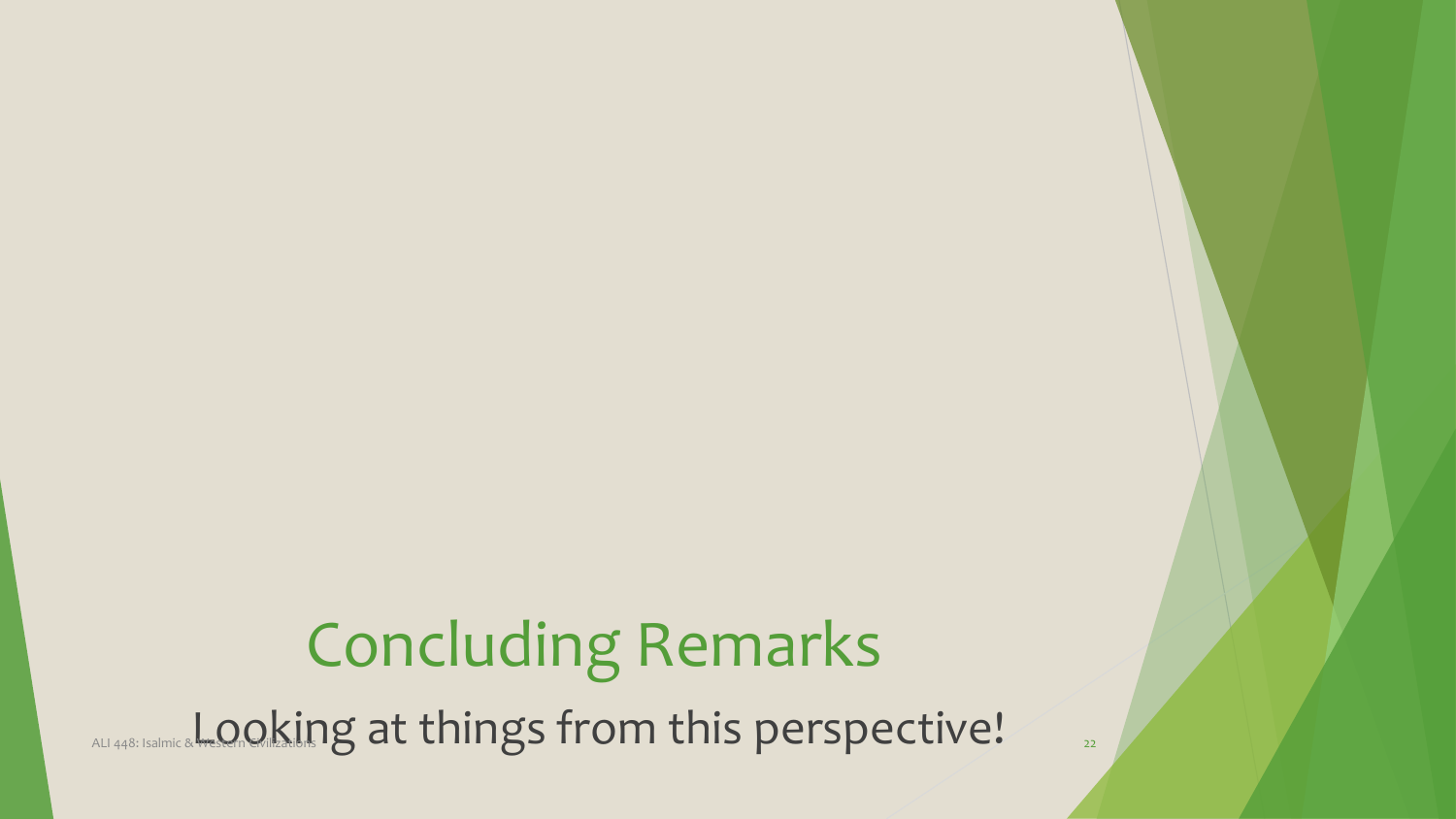# Civilizational Mindset is Missing



### We have our own Civilization 23